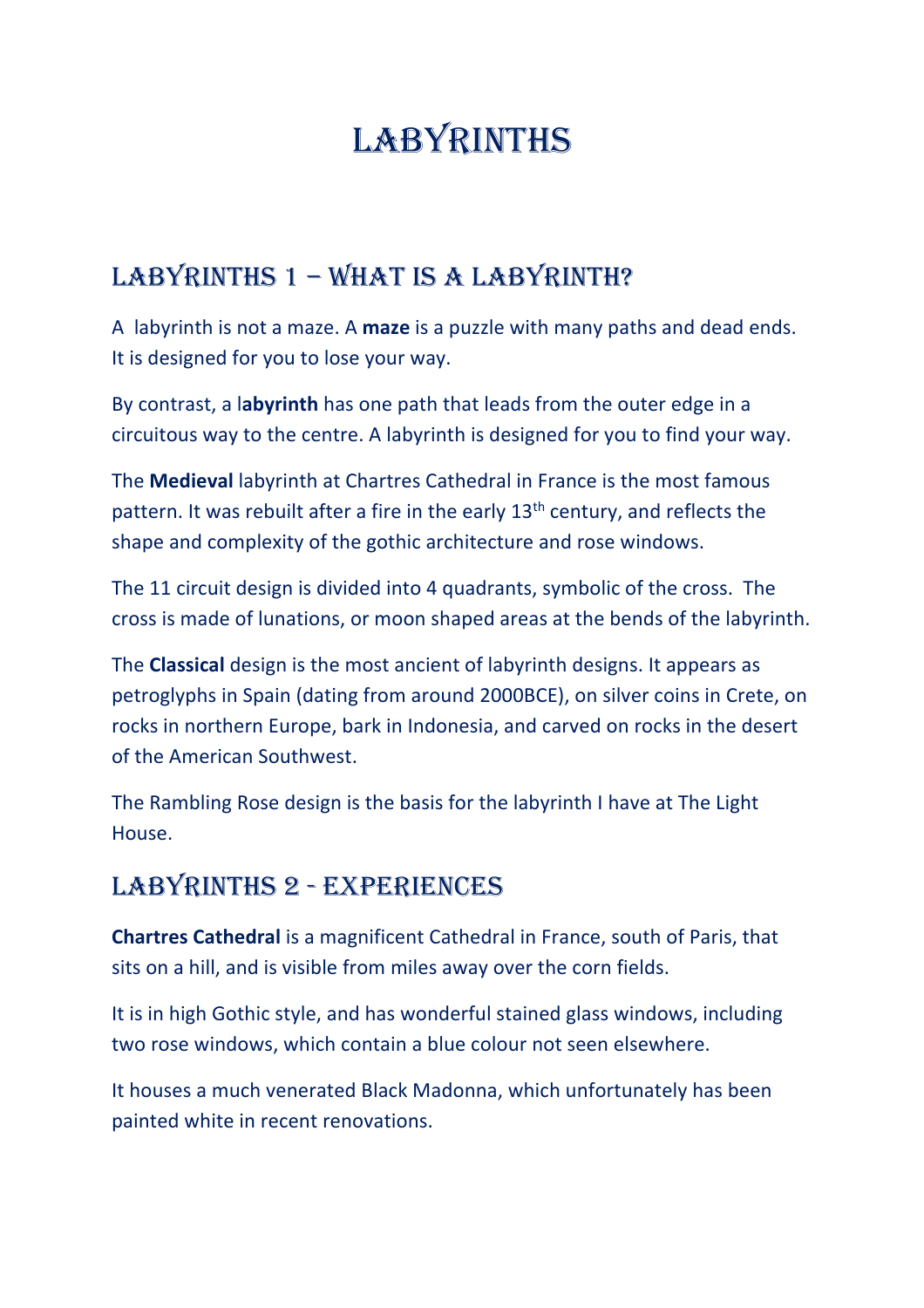#### However, until recently the labyrinth has not been used, and has been covered with chairs.

There are also labyrinths in New Zealand, closer to home.

The labyrinth at the **Southern Lights Centre, Akaroa** has a pebbled path with a seven-circuit classical design. With its small temple, it overlooks Akaroa Harbour and the surrounding hills, and is used by the students of the Trans Himalayan School of Wisdom.

#### **Mana Retreat** is located on the west coast of the Coromandel peninsula.

High on a hill above is the Tara Sanctuary, with an amazing view over the hills and the Firth of Thames. This sanctuary is devoted to the major world religions and spiritual paths, and was built using medieval materials and techniques.

The acoustics are amazing, and the singing of Taize chants there is mesmerising.

Alongside the sanctuary is an 11 circuit labyrinth, under which are buried stones from sacred sites around the world.

There is also a bell tower, with bells that ring the changes every 15 minutes during the day, much like medieval monasteries.

I was fortunate to meet the German architect, and to climb into the belfry, but not at the time that the bells were ringing, of course!

**Te Moata** is a retreat centre in native bush on the east coast of the Coromandel Peninsula.

Their statement of intent includes: we provide opportunities for the deepening of well-being through connection with self, community and nature, and a safe haven for native flora and fauna.

The labyrinth was conceived at the turn of the millennium, and is an exact replica of the 13<sup>th</sup> century labyrinth at Chartres cathedral.

But the materials are different  $-$  it is built on clay, and the marker stones with spirals and hand prints were made at a pottery at Paeroa, also with stones from the beach.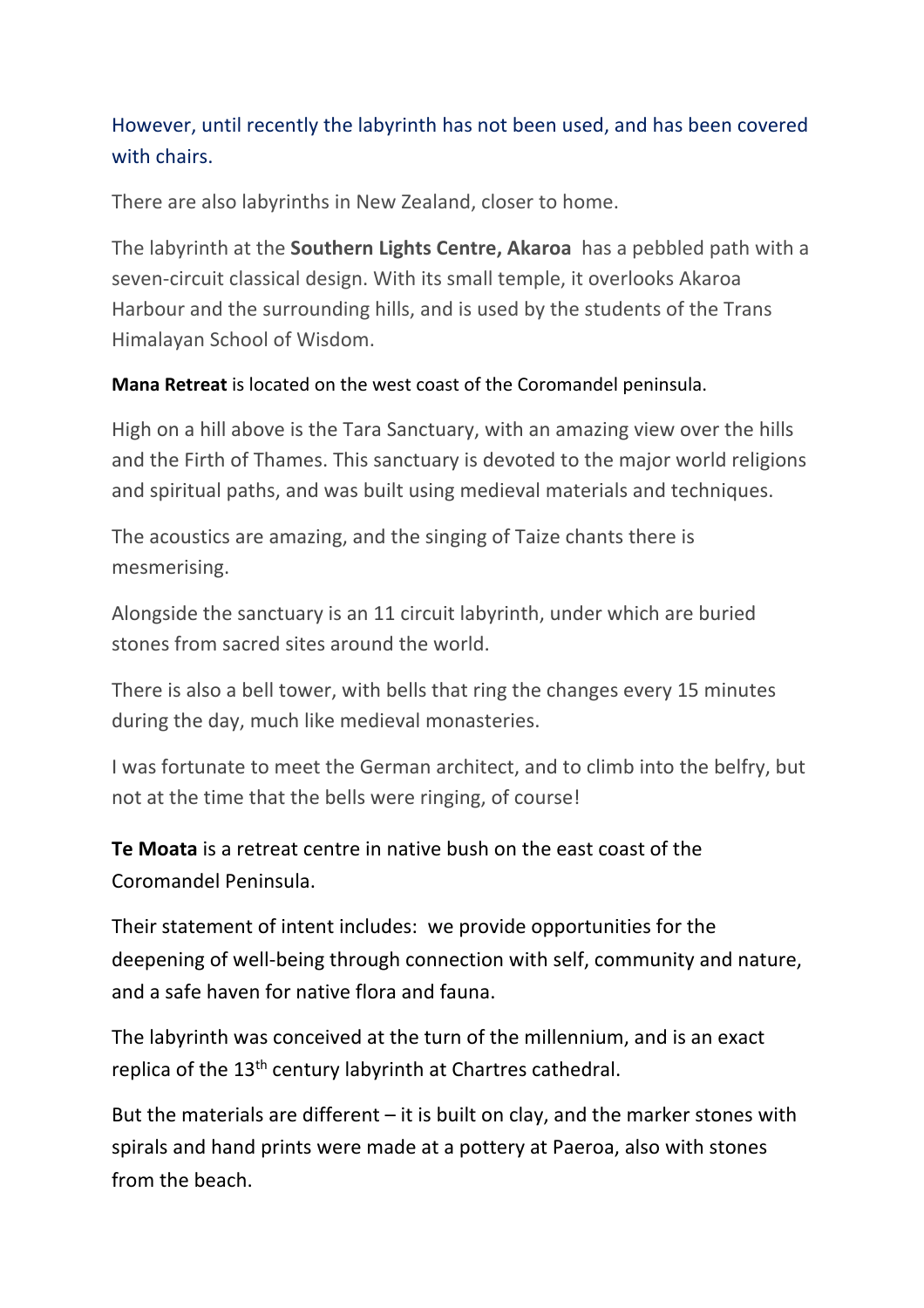It is built in dense bush, and is said to be situated on a ley line.

One of the great advantages of lockdown is that courses and pilgrimages are now being offered online, and last year I was able to attend **Madonna Rising,** an annual **pilgrimage to Chartres Cathedral**, now run by Ubiquity University, which developed from Matthew Fox's University of Creation Spirituality.

There were daily talks by philosophers, theologians, and art historians, and daily classes in singing, poetry and dance.

This time in Chartres, even if only virtually, I was able to fully experience the Cathedral and the labyrinth, without the chairs being in the way.

The coordinator of the Chartres pilgrimage *was* **Banafsheh Sayyad**, a dance artist and transformational teacher based in UCLA California. She communicates the universal message of Sufi mysticism and Divine Feminine wisdom.

When Andrew Harvey started the Chartres pilgrimages the labyrinth was never used, as it was thought sinful to be doing physical activity in a Cathedral.

Then there was a breakthrough in 2019, when the priests invited Banafsheh to dance in the labyrinth, marking marked a change in attitude.

# LABYRINTHS 3

**Lauren Artress** of **Grace Cathedral in San Francisco**, was one of the early people who pushed the chairs back at Chartres Cathedral so that she could walk the labyrinth.

She has been one of the foremost people in bringing labyrinths to the western world, and popularising their use. At Grace Cathedral there is a permanent outdoor labyrinth, and a permanent indoor tapestry labyrinth.

She points out that you don't have to be serious when you are walking the labyrinth, and describes a group of elderly Chinese ladies in San Francisco who do Tai Chi in the square each day, and then run the labyrinth together, shoulder to shoulder, laughing loudly.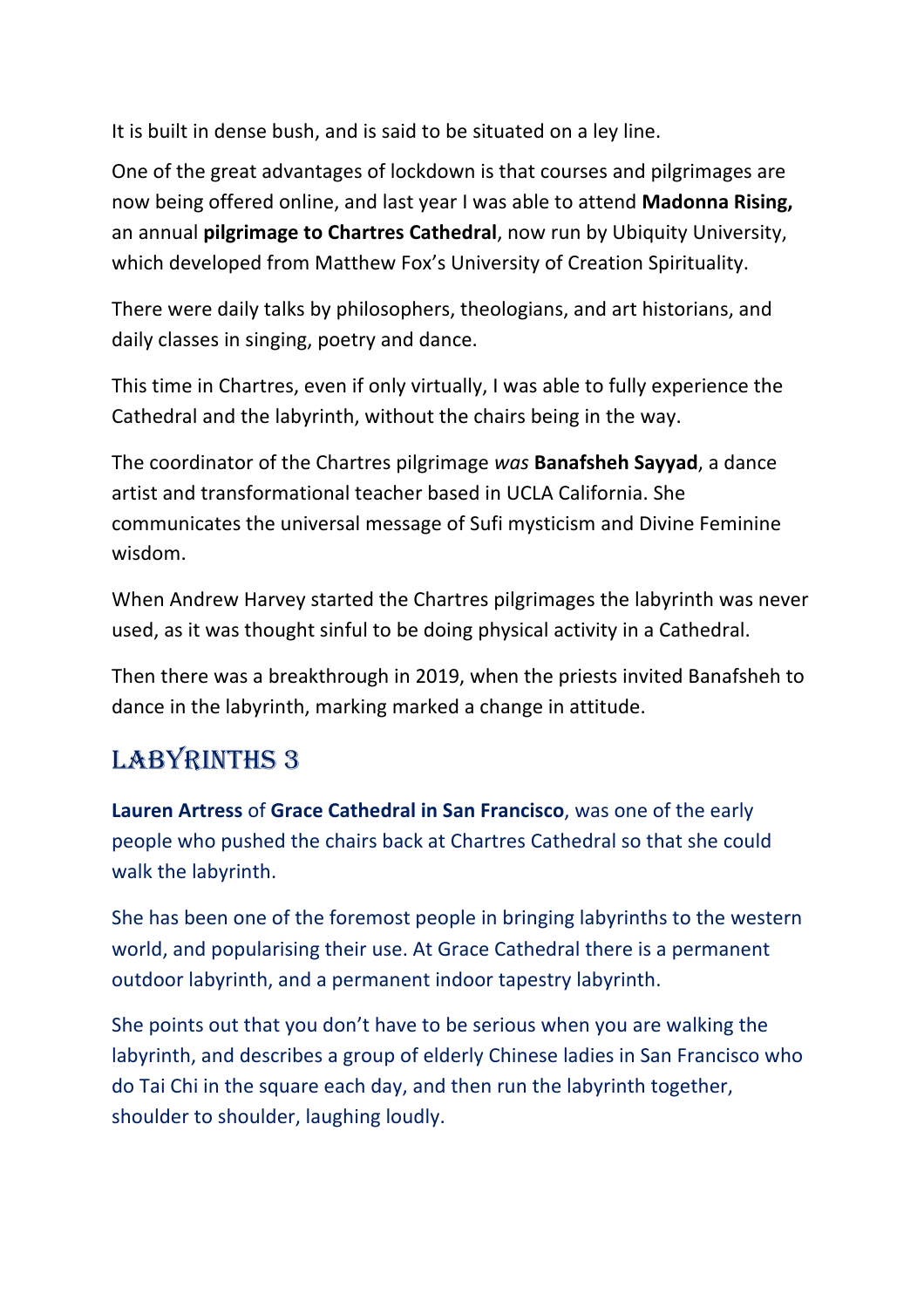There is an artist at **Leucadia Bay** in California who draws an elaborate labyrinth on the beach each New Years Day.

People can walk it, and think about their lives, letting go of the year that was, and looking forwards to their life in the New Year. And at the end the tide comes in and washes it away.

# LABYRINTHS 4

There are many examples of labyrinths around the world.

At full moon there is a walk on the indoor labyrinth at **Grace Cathedral**.

Another example is an outside labyrinth in the desert in **New Mexico**.

At Crocodile River Reserve in South Africa there is a huge labyrinth, with a diameter of 50 metres and a path of 2 kilometres.

There is a Lavender labyrinth in the **Czech Republic**.

Labyrinths don't have to be large, however, or particularly complex. One backyard one in Sedona has 5 circuits, and is much the same size as the labyrinth I have installed.

Created with wild flowers in the ruins of a Benedictine Abbey, the labyrinth at **Bury St Edmonds** in Sussex has 3 pathways, and is 45 metres in diameter.

An information sign says: "Down the centuries, visitors came here to the Abbey of St Edmund to be more aware of God. "This wildflower labyrinth continues that tradition on this sacred site."

And at the end of the summer the labyrinth is mown, to come up again the following year.

Labyrinths don't have to be particularly permanent either, and one in **Norway** was made out of fabric to celebrate World Labyrinth Day.

And, of course, the ultimate in impermanence is a labyrinth that is offered back to the sea with the next full tide, as in a full moon labyrinth in **Canada**.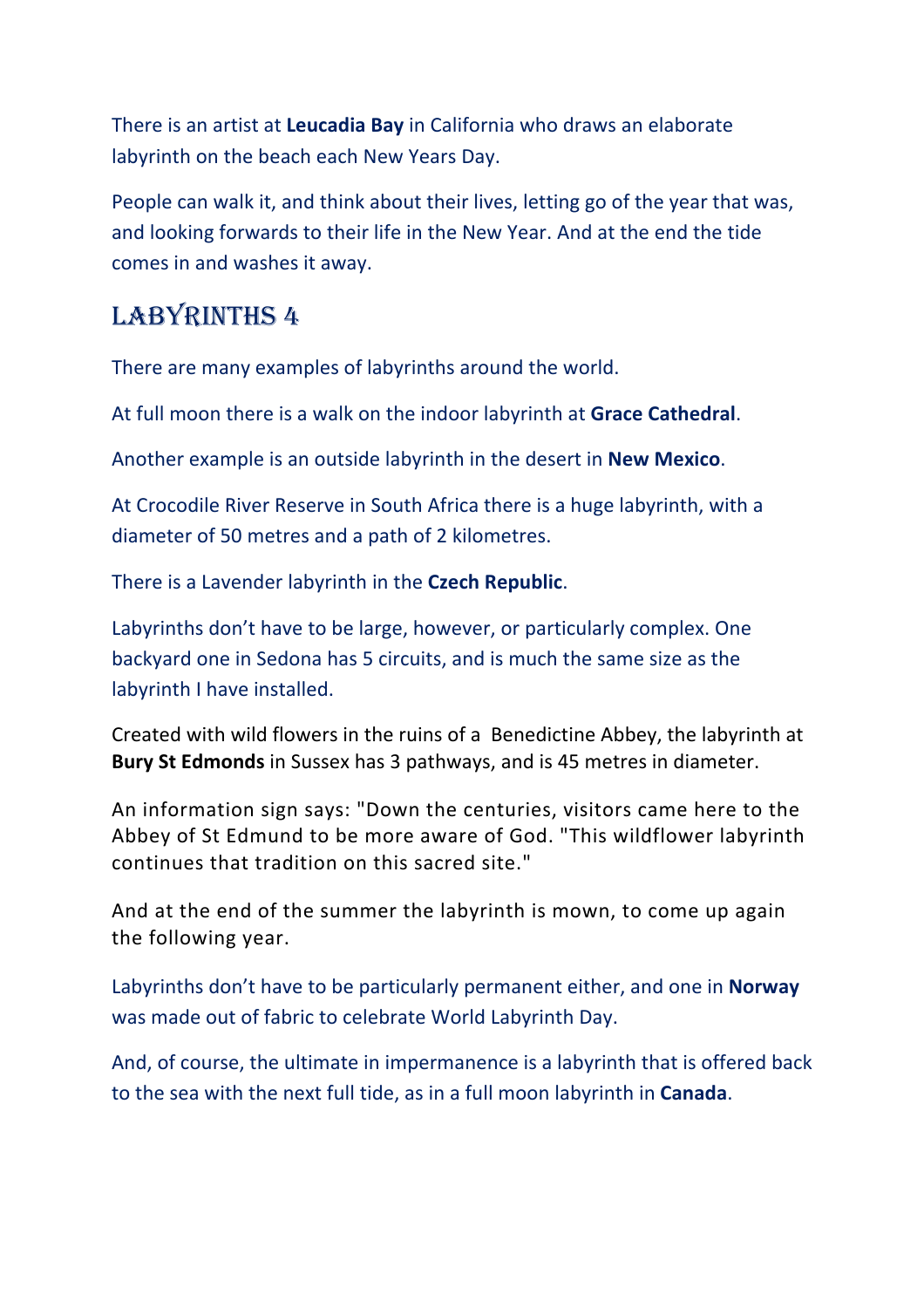# WALKING A SACRED PATH BY LAUREN ARTRESS

The underlying theme for this handout is the book *Walking a Sacred Path – Rediscovering the Labyrinth as a Spiritual Practice* by Reverend Doctor Lauren Artress.

# WALKING A SACRED PATH 1 - SEE HANDOUT

#### **To walk a sacred path**

*The labyrinth, in its strange and uncanny way, offers a sacred and stable space to focus the attention and listen to the longing of the soul...*

*To walk a sacred path is to discover our inner sacred space: that core of feeling that is waiting to have life breathed back into it through symbols, archetypal forms like to labyrinth, rituals, stories and myths.* 

*Understanding the invisible world, the world of pattern and process, opens us to the movement of the Spirit.*

#### **New pilgrims, new paths**

*The tradition of pilgrimage is being revitalised during our own times to seek answers to our longings... The pilgrim seeks to follow the spirit's compass, which guides us to find an inner openness to the outer world of people, places, and events that become the fabric of our lives.*

*The labyrinth introduces us to the idea of a wide and gracious path. It redefines the journey to God: from a vertical perspective that goes from earth up to heaven, to a horizontal perspective in which we are all walking the path together. The horizontal path communicated that we are all in this together.*

#### **Walking – the process**

*Walking the labyrinth does not demand a great amount of concentration in orde rot benefit from the experience. The sheer act of walking a complicated pat...begins to focus the mind. A quiet mind does not happen automatically.*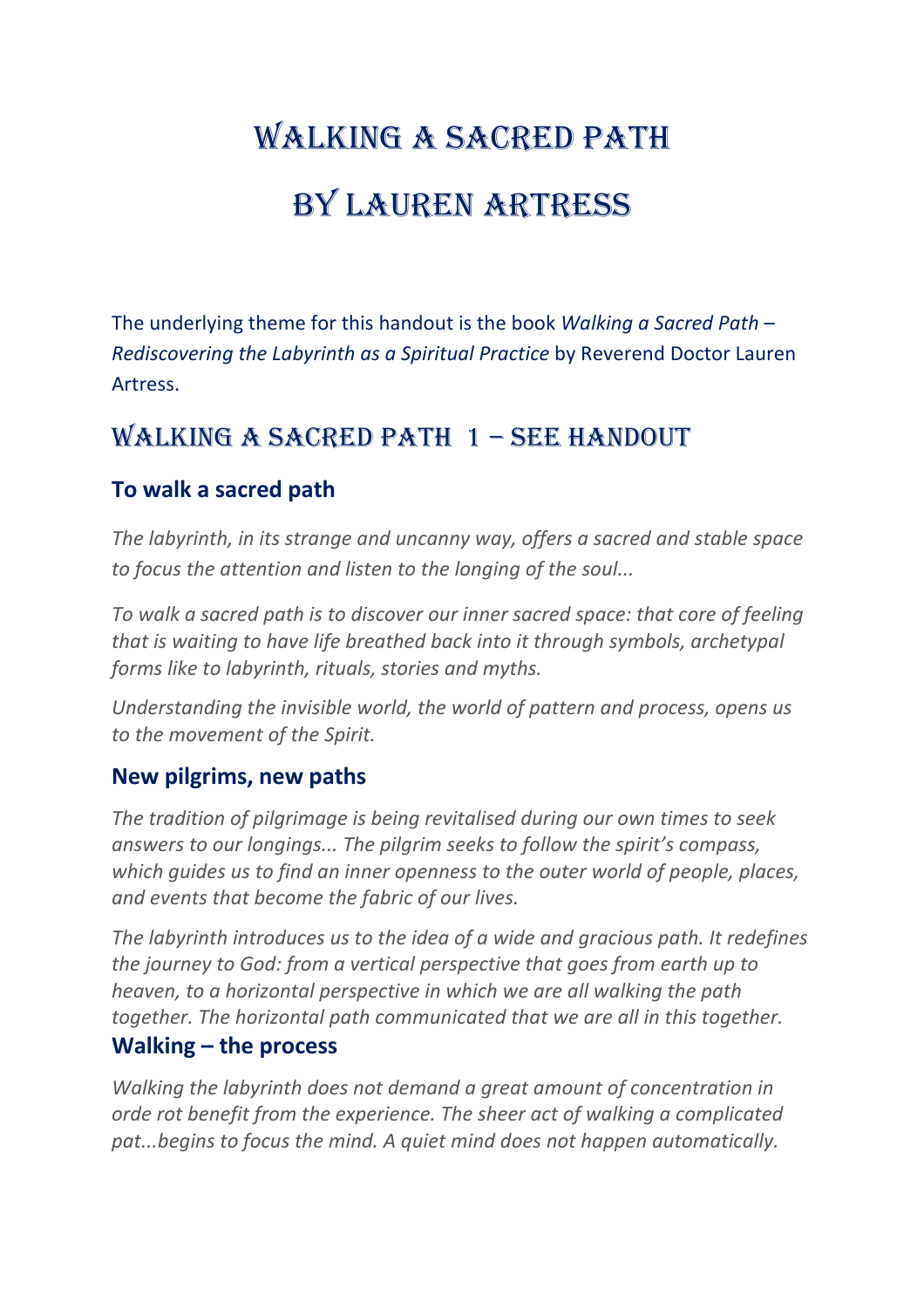*But the labyrinth experience sensitises us, educated us, and helps us distinguish superficial extraneous thoughts from the "thought" that comes from our soul level and that each of us longs to hear.*

#### **Rediscovering the divine within**

*Our souls hunger for the lost connection to our intuitive nature expressed through myths, drama, stories and images. We long for a creative, symbolic process that nurtures our spiritual nature, that feeds the soul.*

*We begin to nourish ourselves spiritually when we discover the dimensions of divine/human consciousness, when we begin to discover the Divine within. We need to understand that the spirit of creation lives and evolved within each human being, as well as through the whole of the created order. Many of us sense this mysterious unfolding. And many are seeking experiences that help us respond to the changes this evolution brings to our lives.*

# WALKING A SACRED PATH  $2$  – STAGES OF THE LABYRINTH

The labyrinth is a divine imprint found in many cultures around the world. The labyrinth has only one path so there are tricks to it and no dead ends. The path becomes a mirror for where we are in our lives. The rhythm of walking, placing one foot in front of the other, quiets the mind, relaxes the body and refreshes the spirit. Walk it with an open heart and an open mind.

## **Releasing (letting go)**

Walking into the labyrinth.

This is the time to quiet the mind, let go of the details, distractions and extraneous thoughts. Open your heart to feel whatever it might feel.

Become aware of your breathing.

Relax and find your natural pace.

## **Receiving (listening)**

When you reach the centre, sit or stand there as long as you like.

This is a place of reflection, meditation and prayer. Receive what is there for you to receive.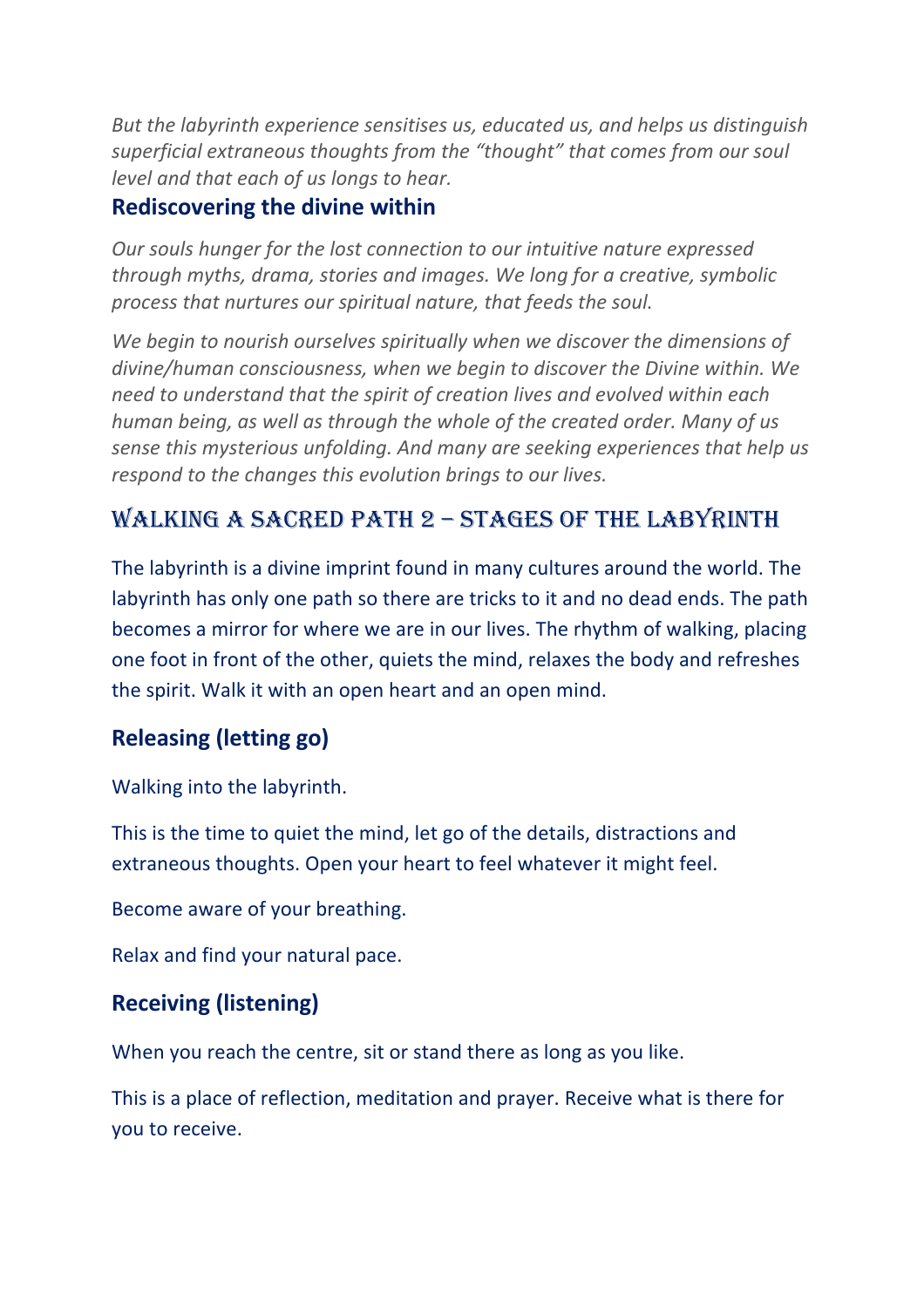#### **Returning (reflecting, resolving, reclaiming)**

Walking out of the labyrinth.

When you are ready, follow the same path back out.

Walking out, integration of your experience can occur.

You take back out into the world that which you have received.

Each labyrinth experience is different.

It can be subtle or you may have a powerful reaction.

Sometimes a labyrinth experience takes time to release its meaning and can evolve over months following a walk. Whatever occurs, listen to your heart and take all the time you need.

# WALKING A SACRED PATH 3 - GUIDELINES

Follow your natural pace. Walk at the speed you wish, and you may change speed or stop as you go. Feel free to move around others, or let others walk around you. This is easiest to do on the turns. The path is a two-way street - you will meet others coming out as you go in.

turns are good place to pass.

Let your gaze be soft as you walk.

Let everything be a metaphor – whatever you feel is an indication of how things are for you.

No photographs please

# WALKING A SACRED PATH 4 - EXPECTATIONS

"This is your walk. We are walking together with others, but it is your walk."

Each person's experience is unique - "I have no idea what's going to happen for you."

"Can we give each other permission to be un-self conscious in the labyrinth?"